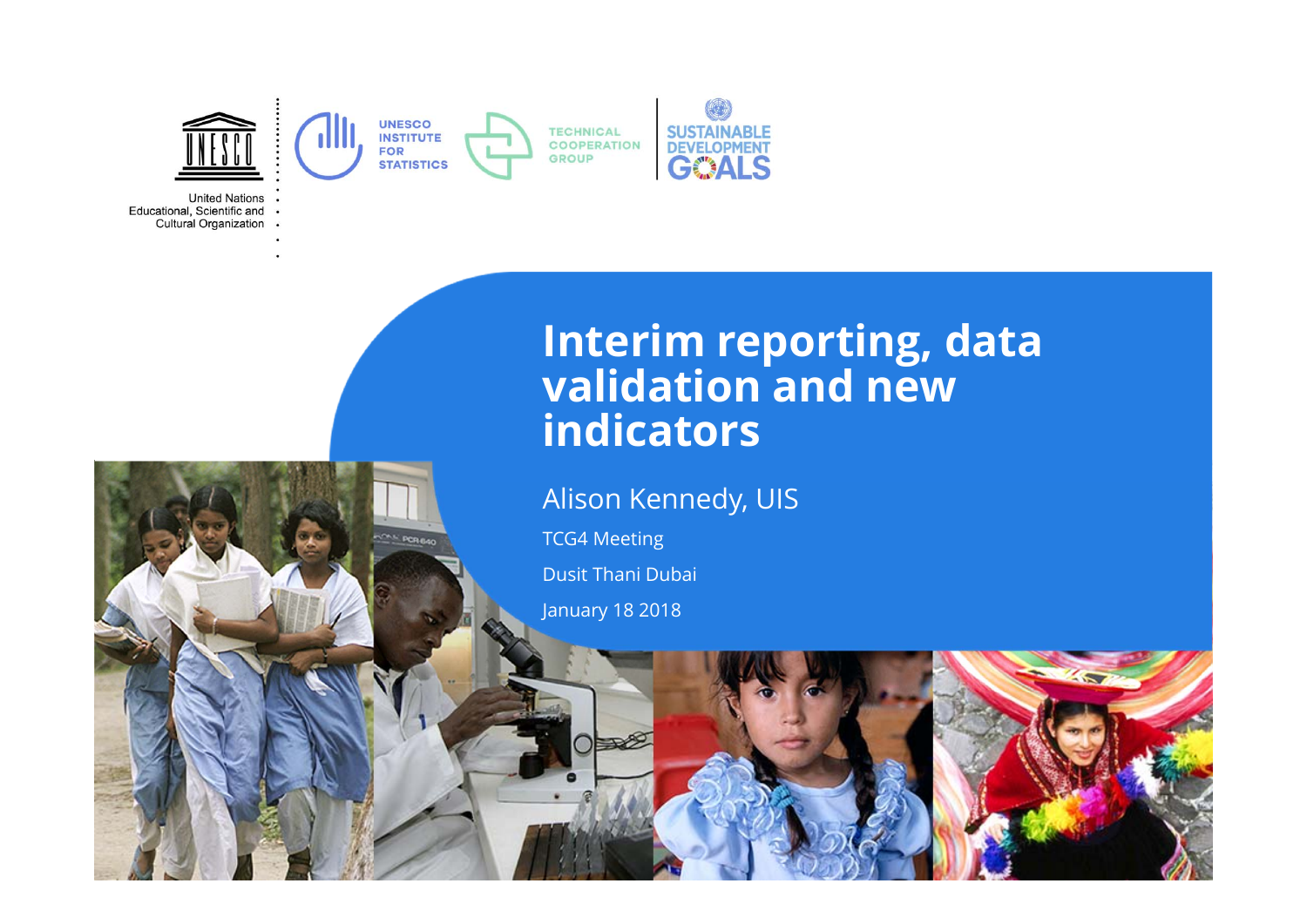## **Interim Reporting**

- Proposal first discussed with GAML but applicable to all SDG 4 indicators
- Aim to maximize the availability of data for SDG 4 global and thematic indicators for the follow-up and review of progress without compromising data comparability
- Where indicators are available that measure the same concepts but differ in certain characteristics (eg data sources, age ranges, reference periods, etc) they should be considered for reporting

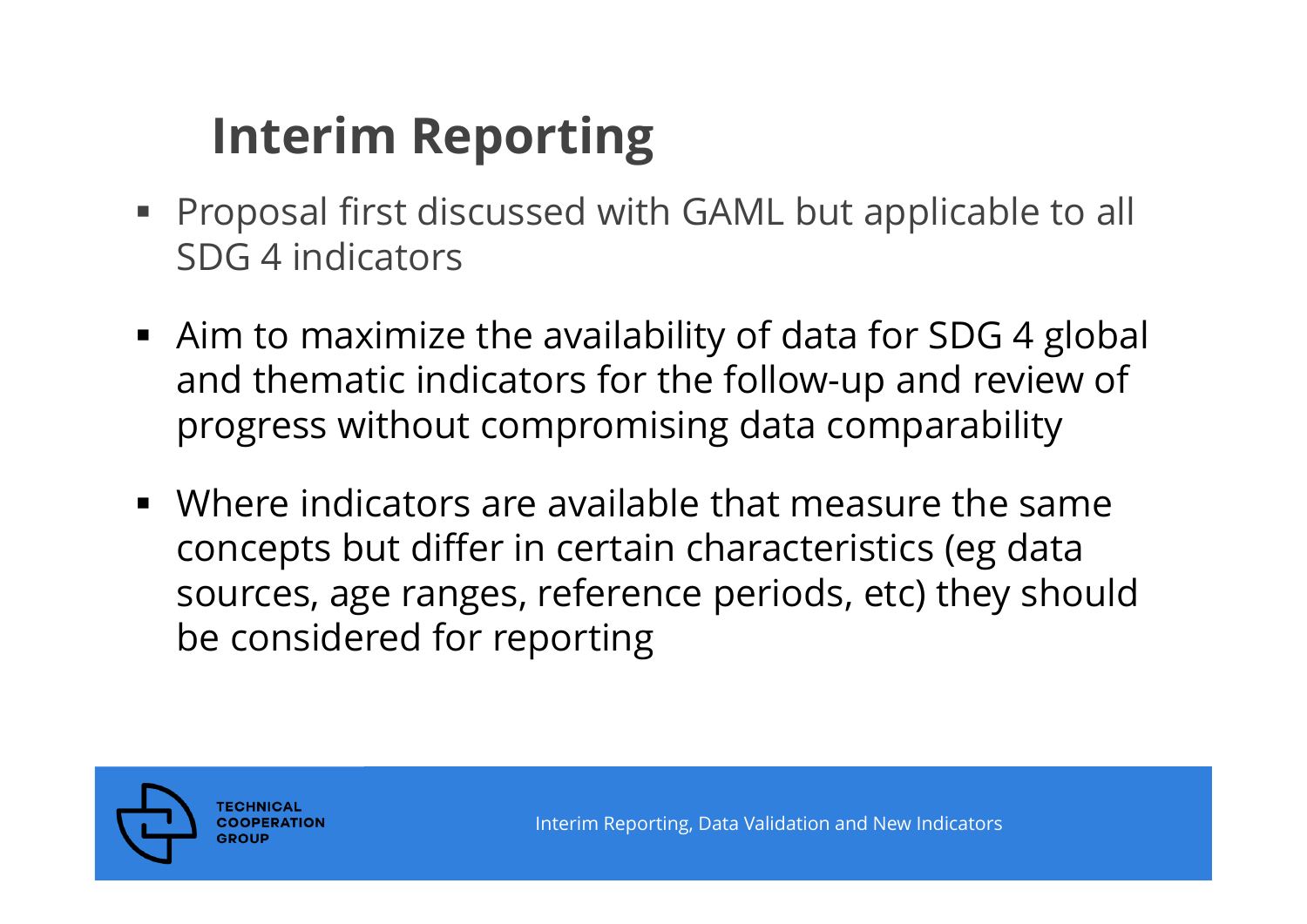## **Interim Reporting**

- **Differences in coverage to be footnoted so that the data** available for a given indicator can be partitioned into subgroups of comparable data (eg within specific learning assessments for 4.1.1)
- Take steps to develop quality assurance processes for national data including metadata to expand coverage to include 'approved' national sources
- **UIS to gather data from multiple sources where** applicable. Countries to be consulted on data to be published

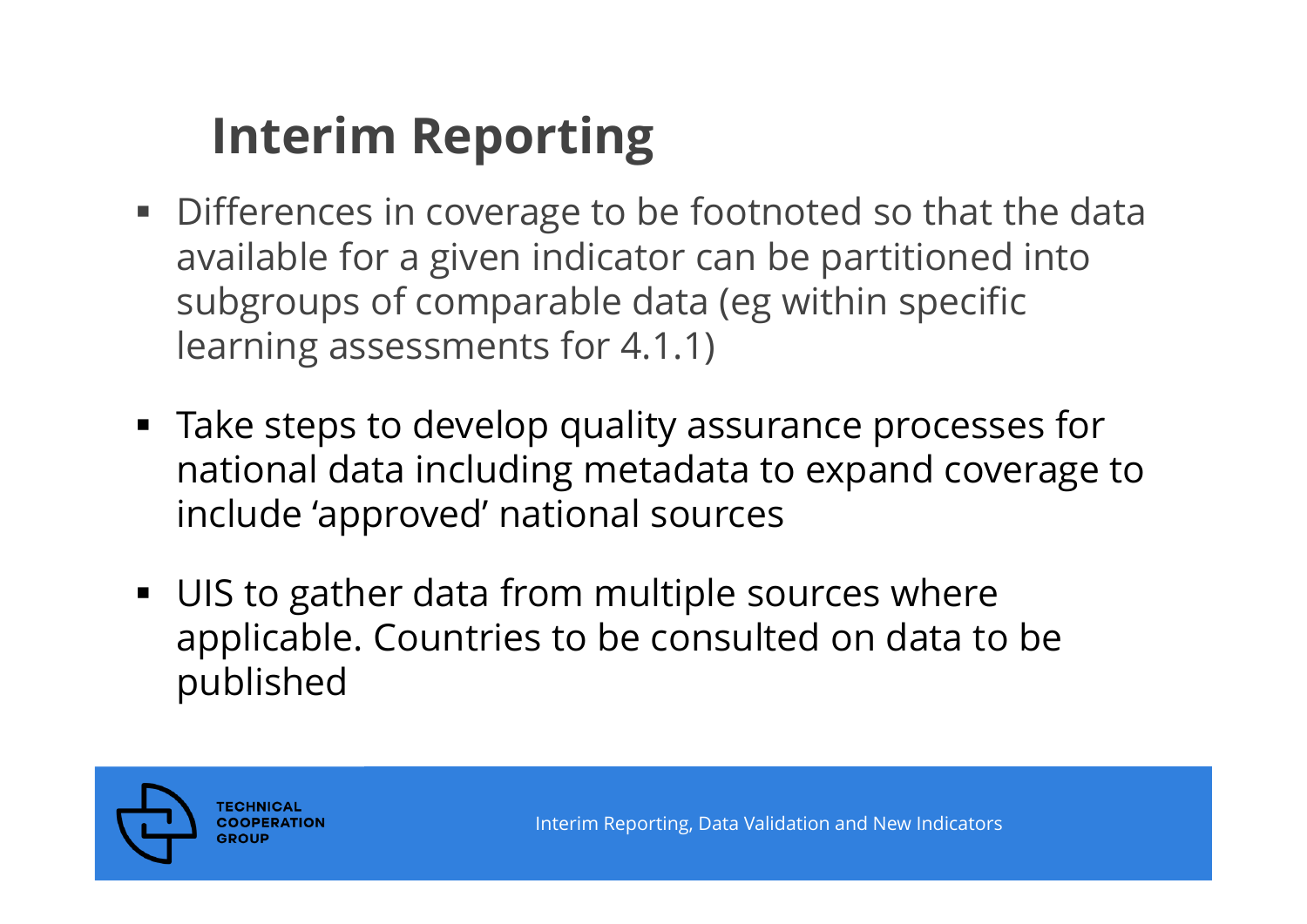## **Interim Reporting**

- For learning outcomes (especially 4.1.1) develop an algorithm for determining which data sources to use when more than one exists, for example
	- closest to the intended measurement point (early grades, end of primary, end of lower secondary)
	- **Cross-national v national?**
	- **-** longitudinally-equated or not
- **If countries and custodians agree, and databases allow,** data from multiple sources for the same year may be published

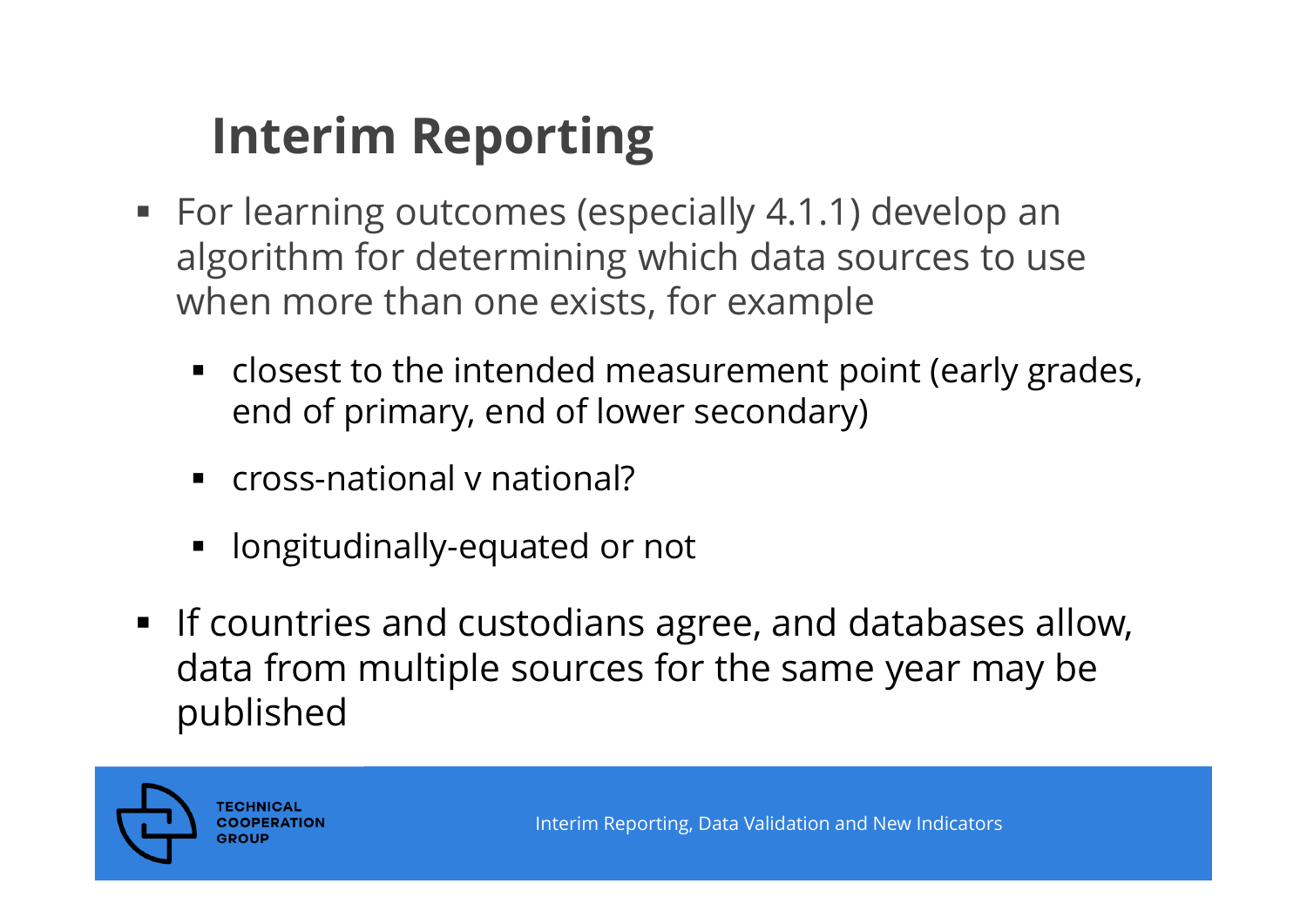### **Data validation**

- Basic principle that countries should be consulted before publication of SDG 4 indicators
- Recommended by IAEG-SDGs and building on existing UIS, UNICEF and OECD best practices
- In 2017, UIS introduced a special review for SDG 4 global indicators. For 2018, review extended to cover all SDG 4 indicators.
- l. Review sent to usual data providers and, from 2018, where available, national SDG focal points identified by the IAEG-SDGs

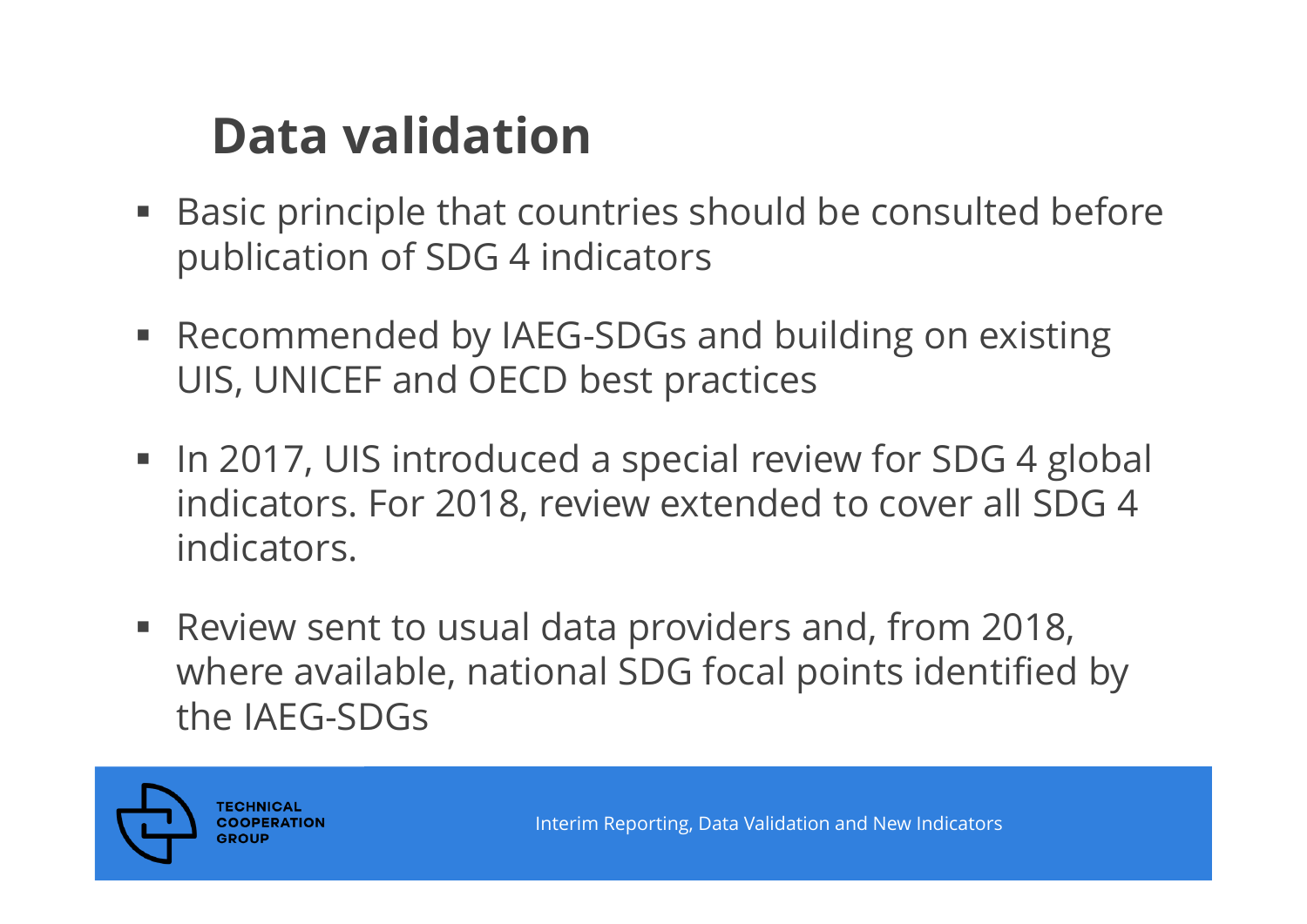### **Data validation**

- TCG WG on Data Reporting, Validation and Dissemination has provided feedback on the exercise. Still room for improvement
- **IAEG-SDGs currently consulting on a revised version of its** guidelines for data reporting and validation – deadline 24 January 2018.
- Balance needs and expectations whilst making process as transparent as possible (eg showing data sources, raw data and any adjustments as well as indicators, deciding what to do if country and custodian do not agree)

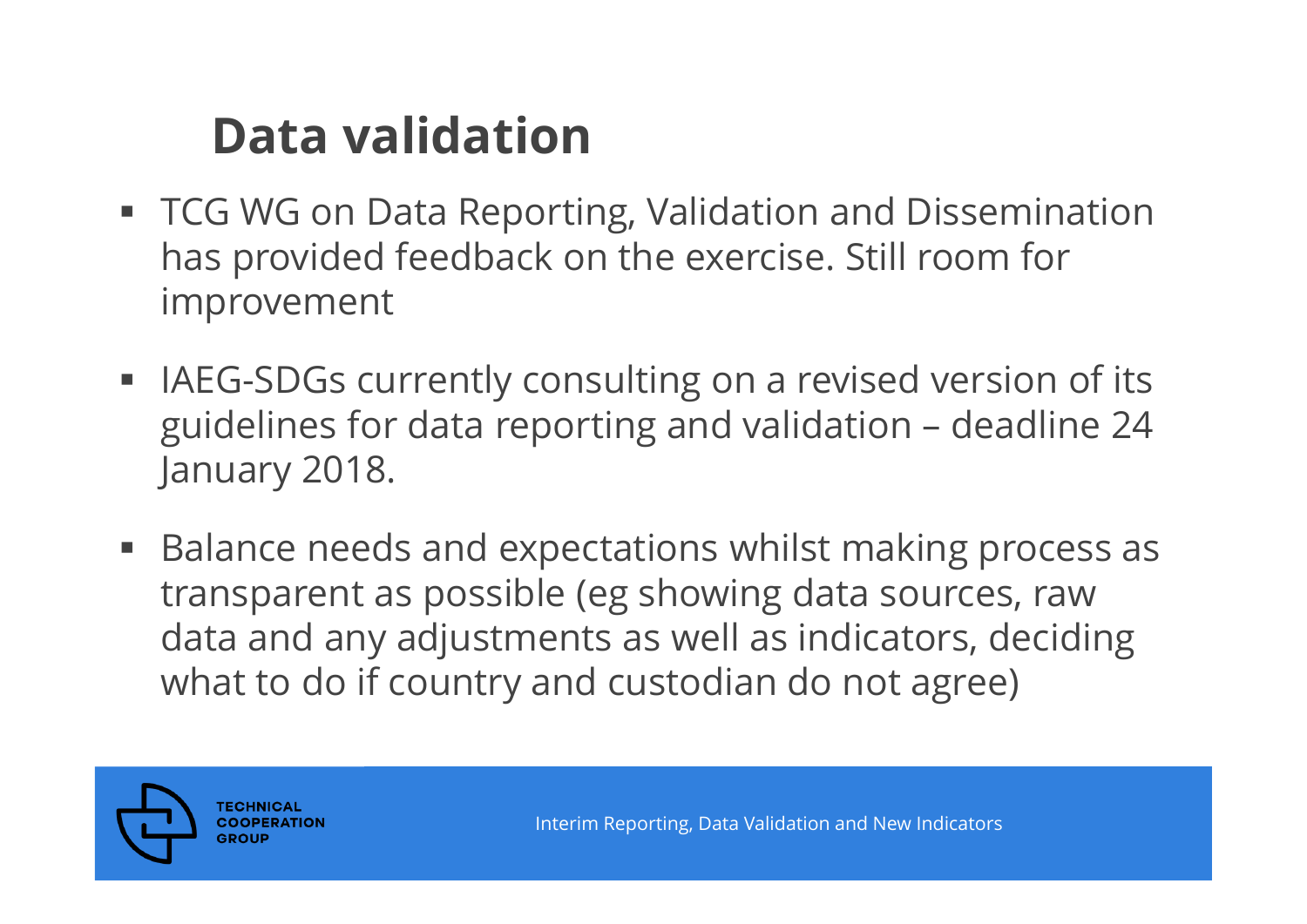# **Indicators for reporting in 2018**

- **IF andition to the 29 indicators approved for reporting in** 2017, and based on the TCG's acceptance of WG1's recommendations the following **four indicators** should be included for reporting in 2018:
	- 4.6.3 Participation in literacy programmes
	- 4.7.2 HIV and sexuality education
	- 4.a.2 Bullying in schools
	- 4.a.3 Attacks on schools

NB 4.3.1 and 4.7.1 were already included in the list for reporting in 2017.

 New data will be added to UIS SDG 4 data sets from September 2018

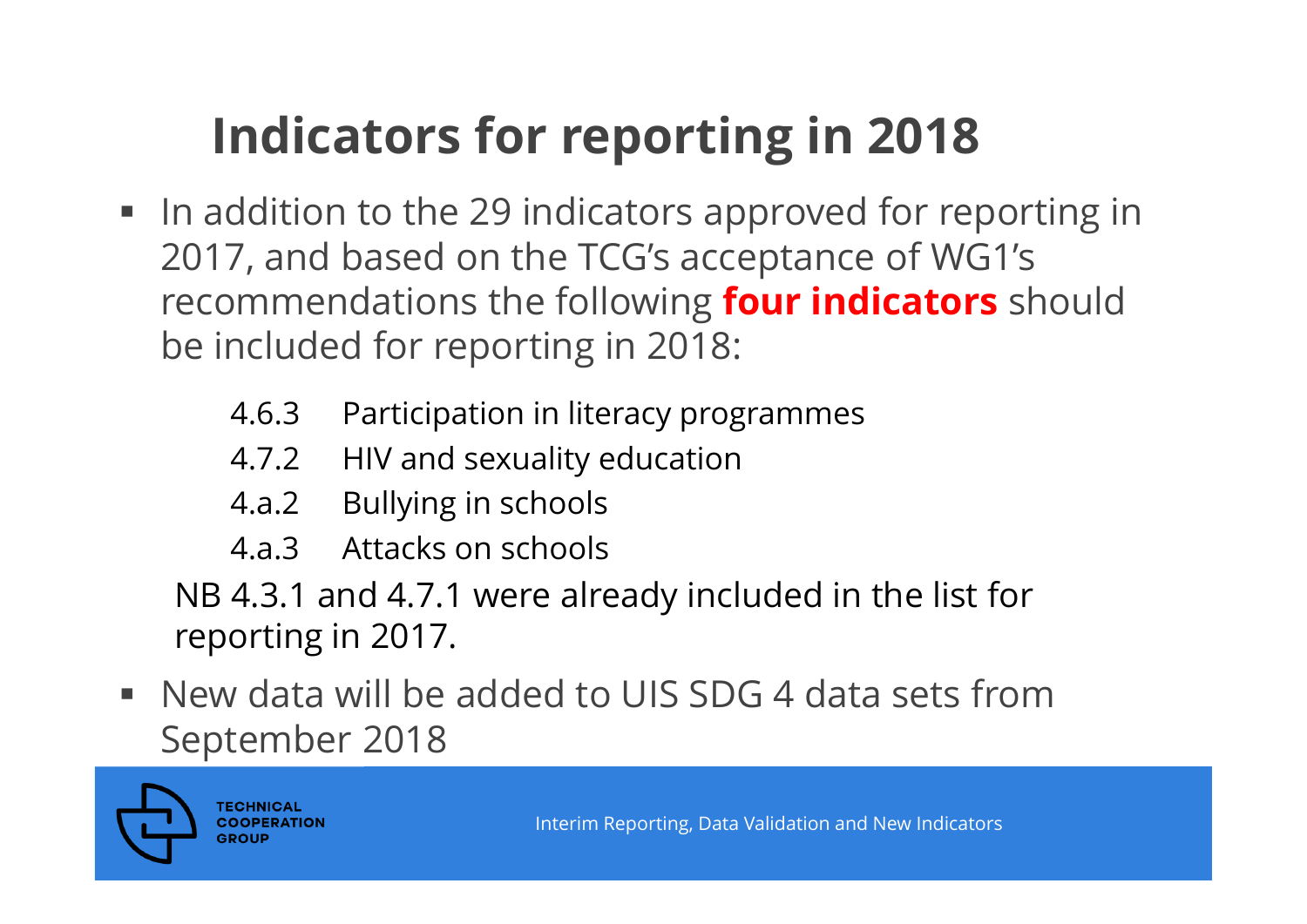#### **Indicators to remove?**

- **Does the TCG want to remove any indicators at this stage** from the thematic framework?
- Possible candidates based on the work so far of the WG on Indicator Development:
	- 4.5.2 Language of instruction
	- 4.5.3 Funding for disadvantaged groups
	- 4.7.3 Human rights education
	- 4.b.1 Scholarships